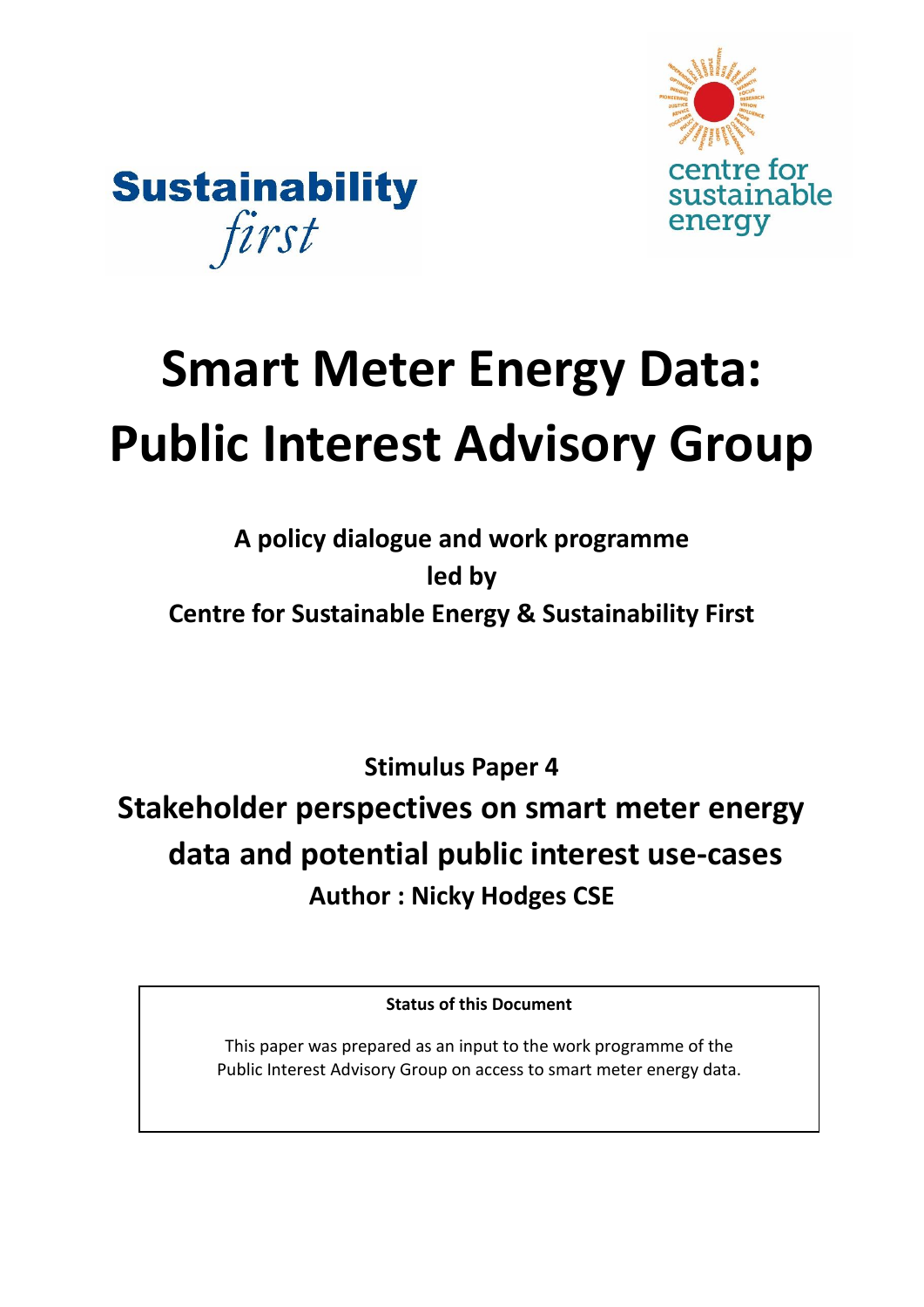## 1. Introduction

This paper reports findings from a series of interviews with public interest stakeholders to explore their views of: (a) public interest uses of smart meter data and, more specifically, the potential uses they have in mind, and; (b) their awareness and perspectives of associated approaches to data privacy and data access for smart meter data. The interviews were conducted to extend the depth and breadth of our understanding of a range of potential public interest use cases of smart meter data, principally those identified by non-academic organisations. This paper represents the findings from the first of a two part strand of background research to provide an enriched understanding of the access, privacy and data attribute requirements associated with different potential use cases. This was with the aim of supporting discussion and judgment about the public interest legitimacy – and practicality - of different use cases. This included consideration of data privacy, data handling procedures and data access. The second activity – the development of a framework for assessing how the smart meter data could be used to realise these potential uses – is reported in a separate paper.<sup>1</sup>

### Approach to gathering stakeholder perspectives

This paper reports stakeholder views and understanding, including from a set of12 public interest stakeholder interviews conducted in person or by telephone as well as from inputs via meetings and follow-up correspondence -undertaken in the first half of 2018. Stakeholders were drawn from government bodies, consumer interest organisations, public policy making bodies, social housing providers, local authorities, smart energy 'thinkers', community energy organisations and energy sector representative bodies. However, many of those interviewed noted that some of the opinions expressed were their own and not those of their organisation. Many noted their opinion that organisational thinking in this area is in its early stages. The research builds on previous papers by Jess Britton and Simon Elam on the national and sub-national public interest uses of smart meter energy data $2,3$ 

The interviews with stakeholders explored stakeholder thinking around the following:

- Policy goals or strategic priorities to which smart meter data uses could contribute
- Specific potential use cases of smart meter data
- Data requirements and potential barriers to data access and development of use cases
- Privacy, ethics and public trust issues, including the fit with the wider smart meter rollout

The interviews also provided some insight into the extent of interested stakeholders' understanding of the current extent and planned arrangements for collecting, storing and processing smart meter data.

<sup>1</sup> Roberts, S. (2018) Stimulus paper 5. Public interest use-cases: data attributes, data requirements, and associated privacy and access implications. Public Interest Advisor Group. Available at: https://www.smartenergydatapiag.org.uk/

 $2$  Britton, J., 2016, Smart Meter Data and Public Interest Issues – the sub-national perspective. Discussion paper 2.

<sup>&</sup>lt;sup>3</sup> Elam, S., 2016, Smart Meter Data and Public Interest Issues –The National Perspective. Discussion paper 1.

PIAG Stimulus Paper 4 finalised September 2018

Stakeholder perspectives on public interest use cases 2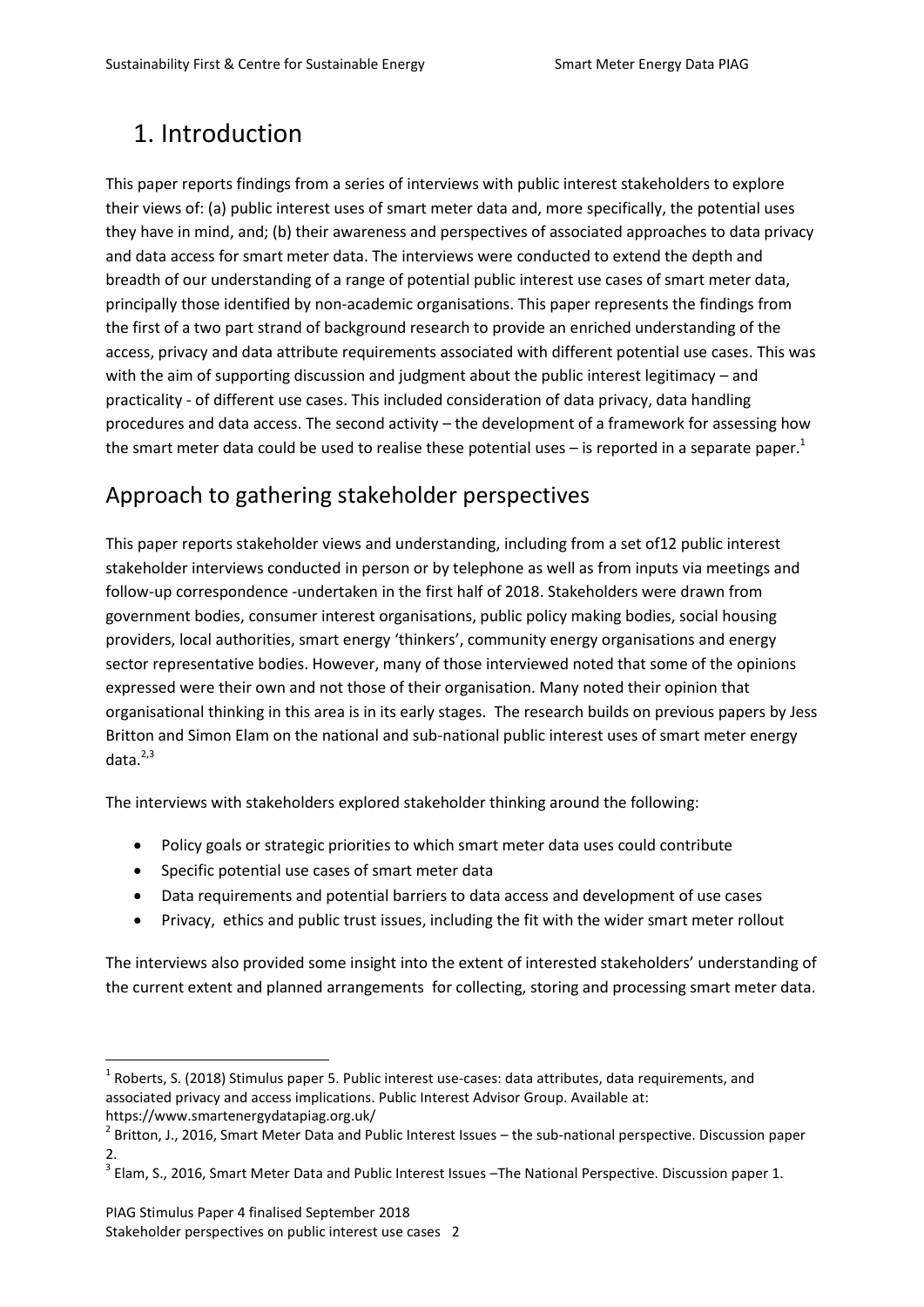## 2. Stakeholder perspectives

### Policy goals /strategic priorities

A relatively strong consensus emerged in terms of the range of policy goals or strategic priorities towards which use cases of smart meter data could contribute:

- Tackling fuel poverty: Through more efficient identification, better targeting of investment and support, enabling innovative or improved efficiency of existing approaches to tackle fuel poverty
- More efficient balancing of the grid and enabling a smarter more integrated energy system, towards enabling decarbonisation and efficiency.
- Decarbonisation: Through monitoring progress, investment planning, more accurate measurement of real life impact of energy efficiency measures and enabling wide adoption of innovative consumer services, for example, which support domestic demand reduction
- Economic growth: By informing significant infrastructure investment decisions
- Public health benefits: in enabling cold homes safeguarding and prevention measures
- Support decarbonisation and economic efficiency, via widespread delivery of consumer benefits.

Examples of specific use cases which contribute towards these different policy goals or strategic priorities are presented further on. There is also recognition that smart meter data, as a form of Big Data, could be used to achieve policy goals that fall outside the traditional areas which are the primary focus of stakeholders engaged thus far.

The potential release of smart meter information for use in different ways was identified as important in supporting increased transparency in the energy market, in turn to enable more innovative beneficial services to emerge. However, this position is potentially in tension with concerns about safeguarding consumer interests, to retain control over their own data and to retain trust in the smart meter rollout – the success of which is a necessary precursor to large scale smart meter data being used in different ways.

## 3. Use Cases

A summary of potential public interest use cases identified and considered by stakeholders follows. This includes reporting of several suggestions which are unlikely to be realisable with the use of smart meter data: a number of such suggestions are included to fairly reflect the range and balance of use cases envisaged by stakeholders. The set of archetype public interest use cases has been informed by the previous typology outlined by Britton (2016), but moves towards describing the type of activity, rather than the sector of interest (eg community energy).

- Research for the public good
- National and sub-national energy statistics

PIAG Stimulus Paper 4 finalised September 2018 Stakeholder perspectives on public interest use cases 3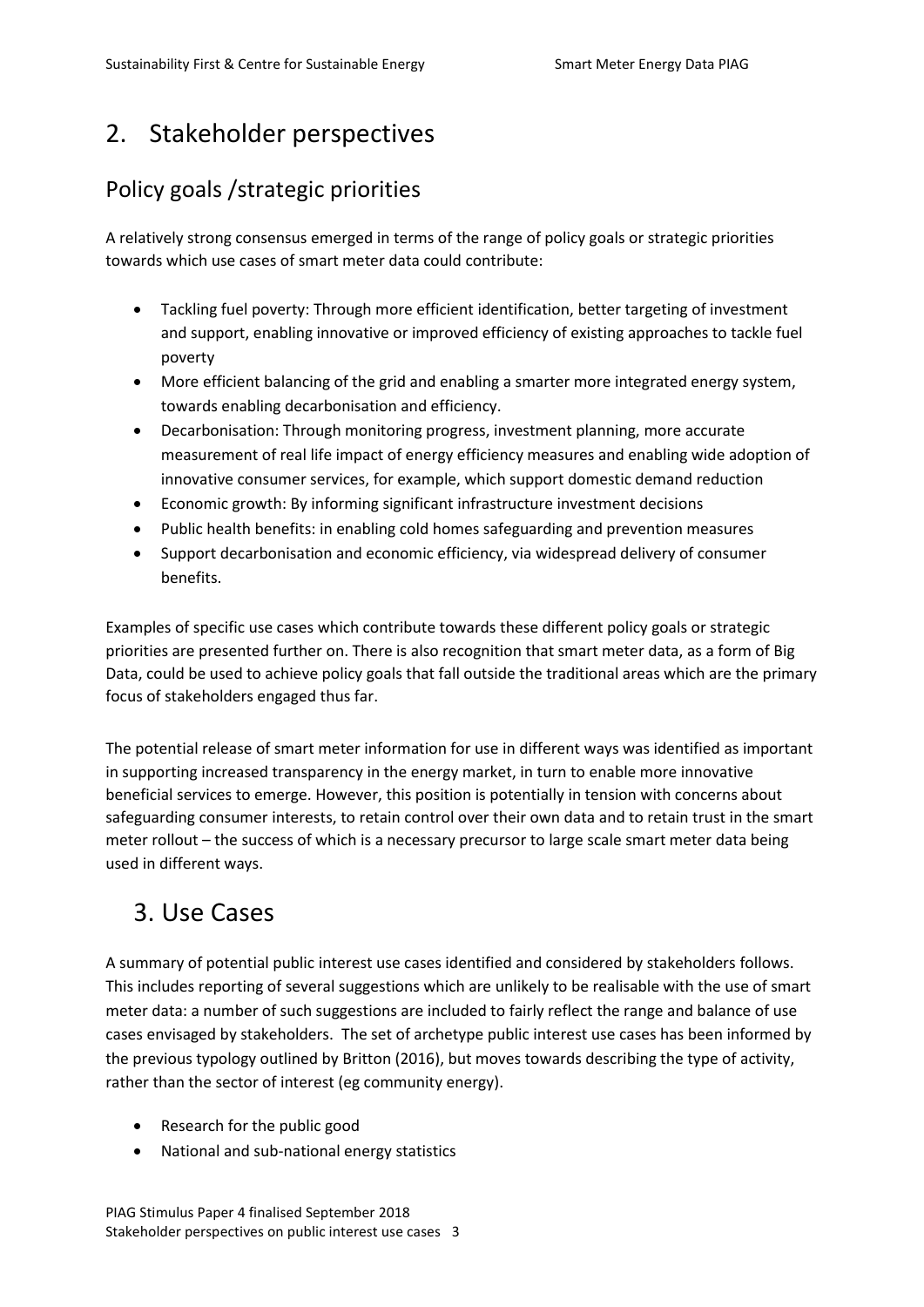- Local-level energy system planning
- Area-based energy programmes (targeting and monitoring)
- Data for analysis and modelling to support policy making, research and insight
- Improved intervention design and targeting
- Local electricity system 'live' monitoring to trigger reactions / interventions in real time
- Service innovations and development and testing of early stage designs / algorithms

#### Research for the public good

Both the government and the research community are encouraging the public sector to move away from their traditional silo focus on specific areas of public administration (eg education, health, housing) to use the powers vested in the Digital Economy Act to share, match and link different and publicly-owned administrative datasets with one another, and with other appropriate Big Data sets owned by academia and the private sector in order to exploit the 'Data Revolution' and to harness and make better use the power of data for the public good. The idea being that the merging of different datasets from across the public and private sectors will deliver completely new insights into economic, social and socio-economic issues, lead to better decision-making and thus rebound to the benefit of humanity. Smart meter data is identified as potentially an important type of Big Data which should be harnessed in this way, with applications that potentially fall outside traditional energy or housing areas.

#### National and sub-national domestic sector energy statistics

Stakeholders identify ways that smart meter data could aid their input to policy advice and influencing roles, including identifying opportunities to improve the accuracy and detail of national and subnational energy statistics. Specific instances of datasets that stakeholders considered could be improved are:

- Digest of UK Energy Statistics (DUKES) and Energy Consumption in the UK (ECUK): These are sets of statistics on production, transformation and consumption of energy that are used in support of policy making. ECUK data on domestic energy consumption feeds into DUKES. DUKES was identified by some stakeholders as reflecting an increasingly outdated way of managing the energy system. The inclusion of smart meter data was identified as key to development of a modernised DUKES that is more suited for informing decision making in a future more flexible energy system.
- Energy Performance of Buildings Certificates Statistical Release: The Ministry of Housing, Communities and Local Government (MHCLG) produce experimental official statistics on the energy use of domestic properties, using data from Energy Performance Certificates. EPC energy efficiency ratings are based on estimated fuel costs. The latest statistical release includes data on the energy use of different building types (house, flat, bungalow, and maisonette) and for existing or new dwellings. Whilst stakeholders did not explicitly reference this statistical set (but did more loosely refer to EPCs), there was mention of the value of national statistics on the energy performance of different types of housing using smart meter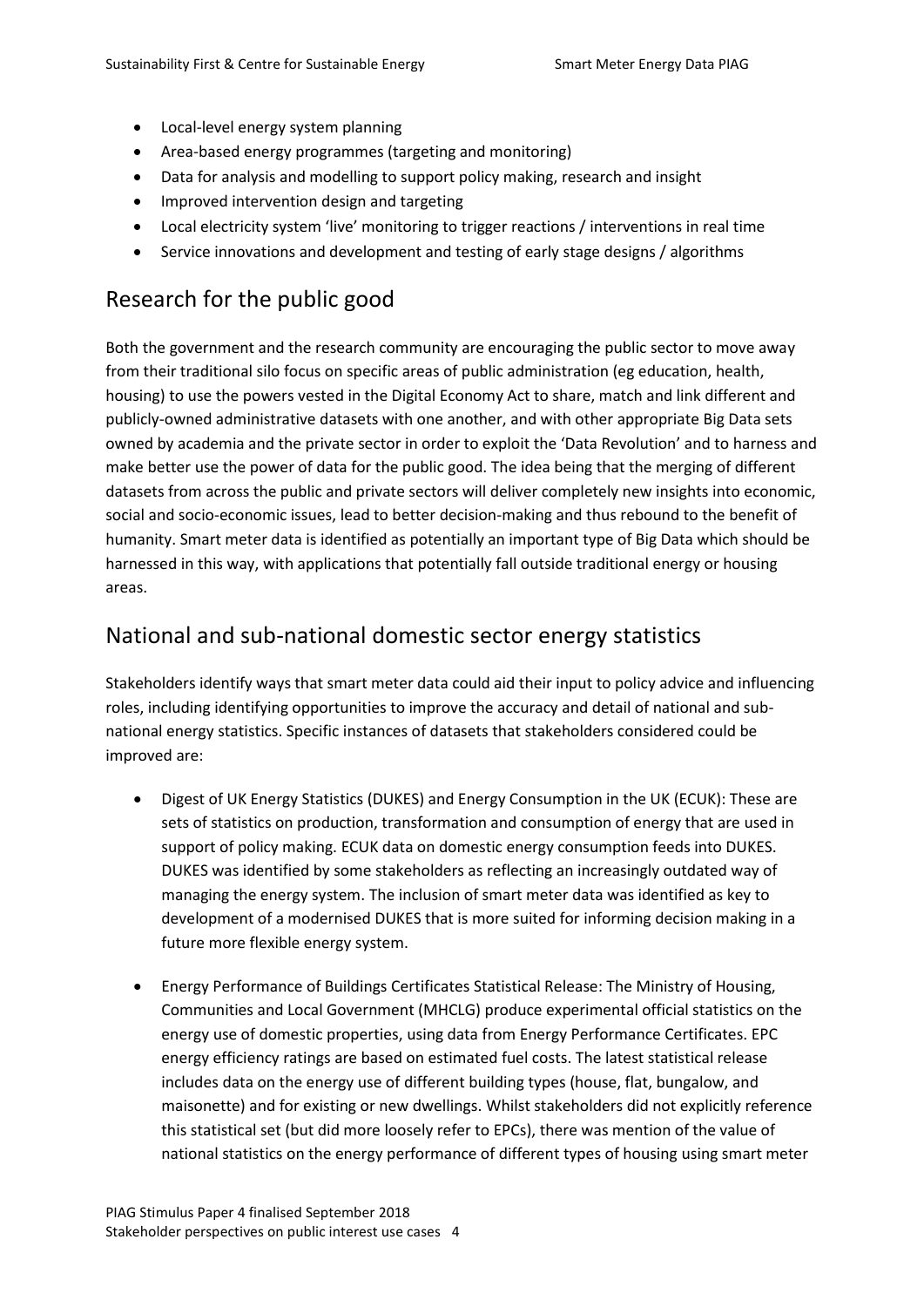energy data. Stakeholders considered this could be useful at a local authority level as well as nationally.

Stakeholders identified a range of examples of new sets of statistics which they felt would be potentially useful towards improving the quality of information available to policy deliberations and planning. These included both 'pure' consumption statistics and sets of statistics which rely on joining up data from different sources.<sup>4</sup> Examples of new sets of statistics of interest suggested by stakeholders are:

- Non-estimated domestic energy consumption profiles at national, regional and local authority levels – with some wanting it to be available at lower level geographies. Further suggested improvements include linking actual domestic energy consumption profiles to external temperatures to produce seasonal profiles of consumption for different regions in the UK.
- Domestic peak demand data at national, regional and local authority levels
- Domestic electric vehicle charging patterns: Half hourly consumption data to identify electric vehicle charging patterns - preferably joined to data from charging networks.
- Smart meter rollout progress data on density of smart meter installation by locality.

The production of statistics was identified as useful for informing big picture understanding of progress on decarbonisation, policy design for decarbonisation and fuel poverty, strategic planning of electric vehicle expansion, to understand responses to policy changes in distributed generation, to understand the performance gap in new buildings in order to support compliance and monitoring of developers, to explore domestic consumption by heating type. Discussions regarding practical applications of smart meter data also explicitly or implicitly led to identification of useful statistics. One example is production of statistics for each local authority on domestic consumption, including consumption profiles for different dwelling types and household types. Statistics for smaller geographies could be used in geographical targeting of investment and fuel poverty initiatives. Statistics would also be useful for local authority and other local actors to inform strategic planning, monitoring progress and for benchmarking.

Regular updating and public release of statistics on the numbers of domestic smart meter installations in different parts of the UK (ie by local authority) during the ongoing smart meter rollout was identified as useful to enable actors interested in supporting the smart meter rollout to direct their own efforts to support the rollout and uptake of smart meters by households. BEIS already produces quarterly statistics based on reporting from suppliers of numbers of smart meters installed, using data provided by suppliers.<sup>5</sup> However, the data is not currently reported by geographic location. This

<sup>&</sup>lt;sup>4</sup> See Joining Up Data for Better Statistics blog on the push from the Office for Statistics Regulation to enable increased use of data linkage for the public good. https://www.statisticsauthority.gov.uk/joining-up-data-forbetter-statistics/

<sup>&</sup>lt;sup>5</sup> https://www.gov.uk/government/statistics/statistical-release-and-data-smart-meters-great-britain-quarter-1-2018

PIAG Stimulus Paper 4 finalised September 2018

Stakeholder perspectives on public interest use cases 5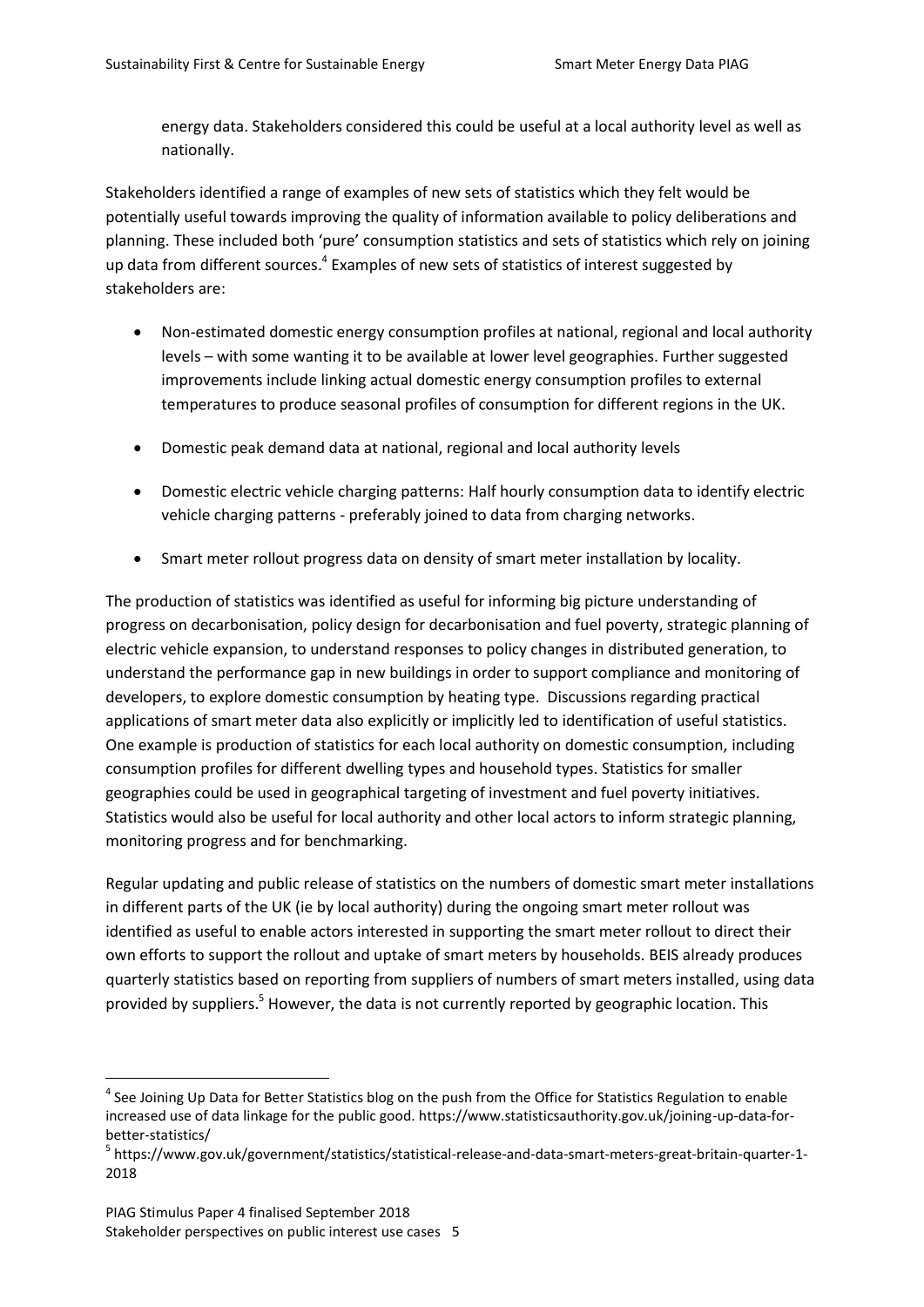suggestion does have a parallel in the statistical release on numbers of EPC certificates by local authority in each year/quarter.<sup>6</sup>

#### Local-level energy system planning

Local actors identified local system planning as an important application of smart meter data in working towards and monitoring progress against their targets for economic growth, decarbonisation, fuel poverty and public health. This included use of smart meter data in modelling tools to inform choices about targeting investment in the network to reduce costs, improve efficiency, attract inward investment and contribute towards decarbonisation. Visibility of data to non-incumbent actors (including public bodies at local and regional levels and community organisations),was viewed as desirable to increase the leverage of such bodies to engage in network planning and in holding other actors to account, including developers. This was associated with an appetite for city bodies to take on a more pro-active role in future energy system planning to deliver against the expectations of the communities they serve, including in enabling eg greater penetration of electric vehicles.

The smart city was a key area where stakeholders identified that city actors and new entrants need to be able to work more with the incumbents and where smart meter data access can support identification of opportunities and enable planning to achieve cost benefits for the area.

Stakeholders involved in the community energy sector also identified smart meter data as important to growth in the opportunities and roles available to the sector in network resilience and enabling communities to engage more with their local energy system. In some cases, access to smart meter data was envisaged as achieved via consent of participating members. However, for some planning purposes, the uses envisaged would likely require a more comprehensive set of smart meter data for a given locality (though this was not necessarily recognised by the individuals interviewed).

Examples of data sets of use for local level energy system planning are similar to sub-national uses, but seek data aggregated at lower levels of geography.

- Non-estimated domestic energy consumption profiles at local authority level and below, down to neighbourhood or street level.
- Domestic peak demand data at local authority, neighbourhood and even street level.
- Domestic electric vehicle charging patterns: Half hourly consumption data to identify electric vehicle charging patterns - preferably joined to data from charging networks, down to neighbourhood or even to street level.

<sup>6</sup> https://www.gov.uk/government/collections/energy-performance-of-buildings-certificates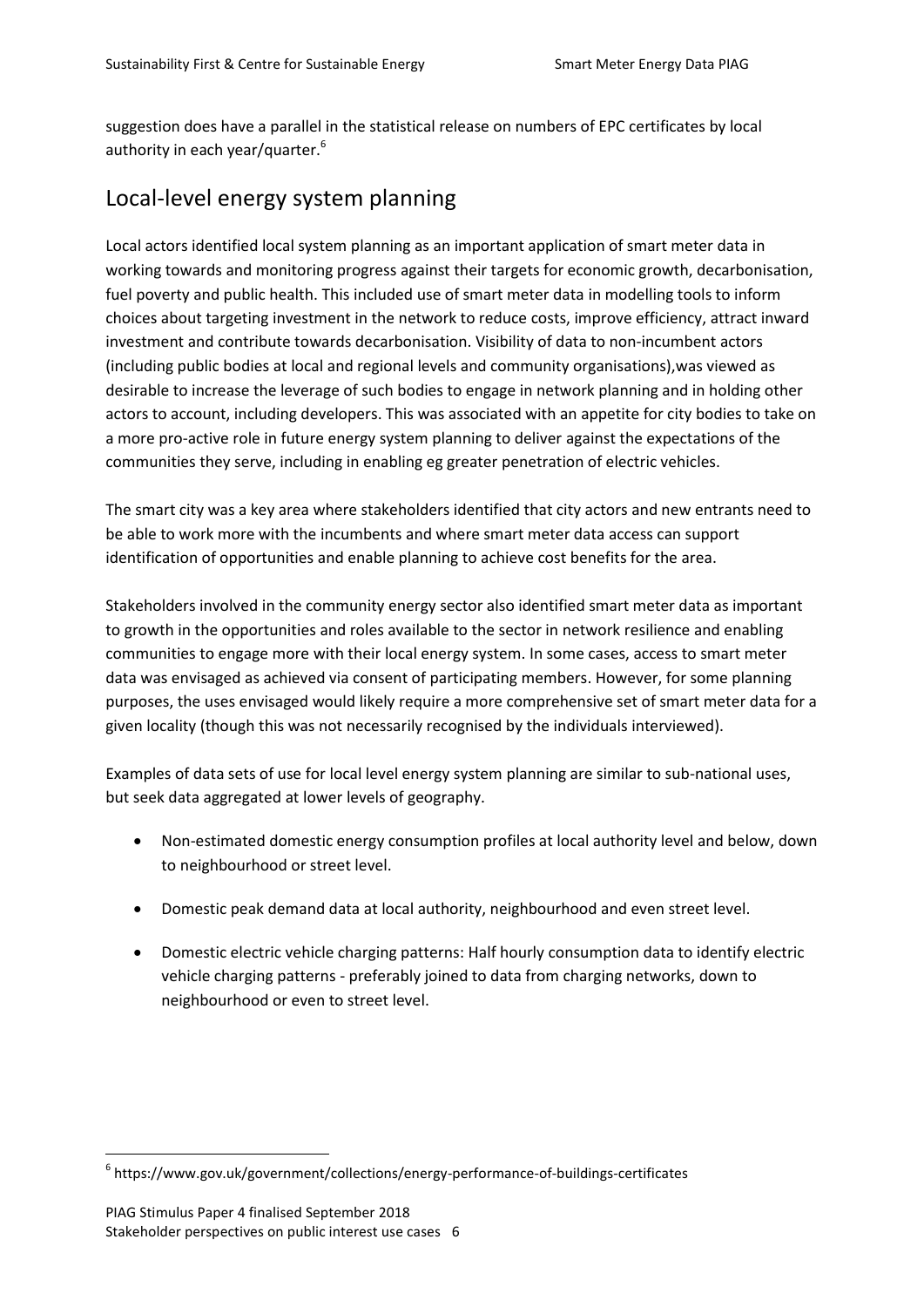## Data for analysis and modelling to support policy making, research and insight

A wide variety of applied examples of activities that would be supported by access to large scale smart meter data , as identified by stakeholders, would require smart meter data to be used in analysis and modelling tools, both to update existing models and to create new models. Specific examples of current models which could be improved upon using smart meter data are:

- National Energy Efficiency Data-Framework (NEED)<sup>7</sup>: This matches annual gas and electricity consumption data with information on energy efficiency measures and data on property attributes and household characteristics. It is used to understand the effect of installing energy efficiency measures on domestic energy use.
- National Household Model (NHM): This is a simulation model for domestic energy policies, devised by CSE for BEIS. It is an open source model which allows actors to generate their own analysis without reliance on academic research. It used to project the effects of policy and other legislative changes on the energy and emission of the UK domestic housing stock.

Selected examples of how smart meter data could be used in modelling - or to remove the need for modelling - for public interest benefits, as suggested by stakeholders, are:

- Use of smart meter data to better understand the performance gap in new buildings (SAP v actual usage) for enforcement around building standards and to understand typical performance of a developer's new housing stock
- To support improved understanding of how household behaviours influence energy consumption, by using smart meter data in consumption profile analysis and to investigate how consumers respond to different time of use tariffs or other signals
- Use in modelling which links consumption data and internal temperature data to understand fuel poverty behaviours and the rebound effect
- Inputs to improve accuracy of models being developed towards achieving different carbon reduction scenarios, exploring the flexibility potential to address peak demand issues
- Use in research trials of new or very costly technical innovations, such as to establish the cost benefit value of solid wall insulation in real homes.

This background research did not fully explore the breadth of other research opportunities, in recognition that this is a focal area of activity for UCL's Smart Meter Research Portal (SMRP) project. However, a number of non-academic bodies clearly expressed their desire to be able to conduct and commission their own research, without reliance on academic researchers, in order to inform policy advice and decision making.

<sup>7</sup> National Energy Efficiency Data-Framework (NEED) collection. <https://www.gov.uk/government/collections/national-energy-efficiency-data-need-framework>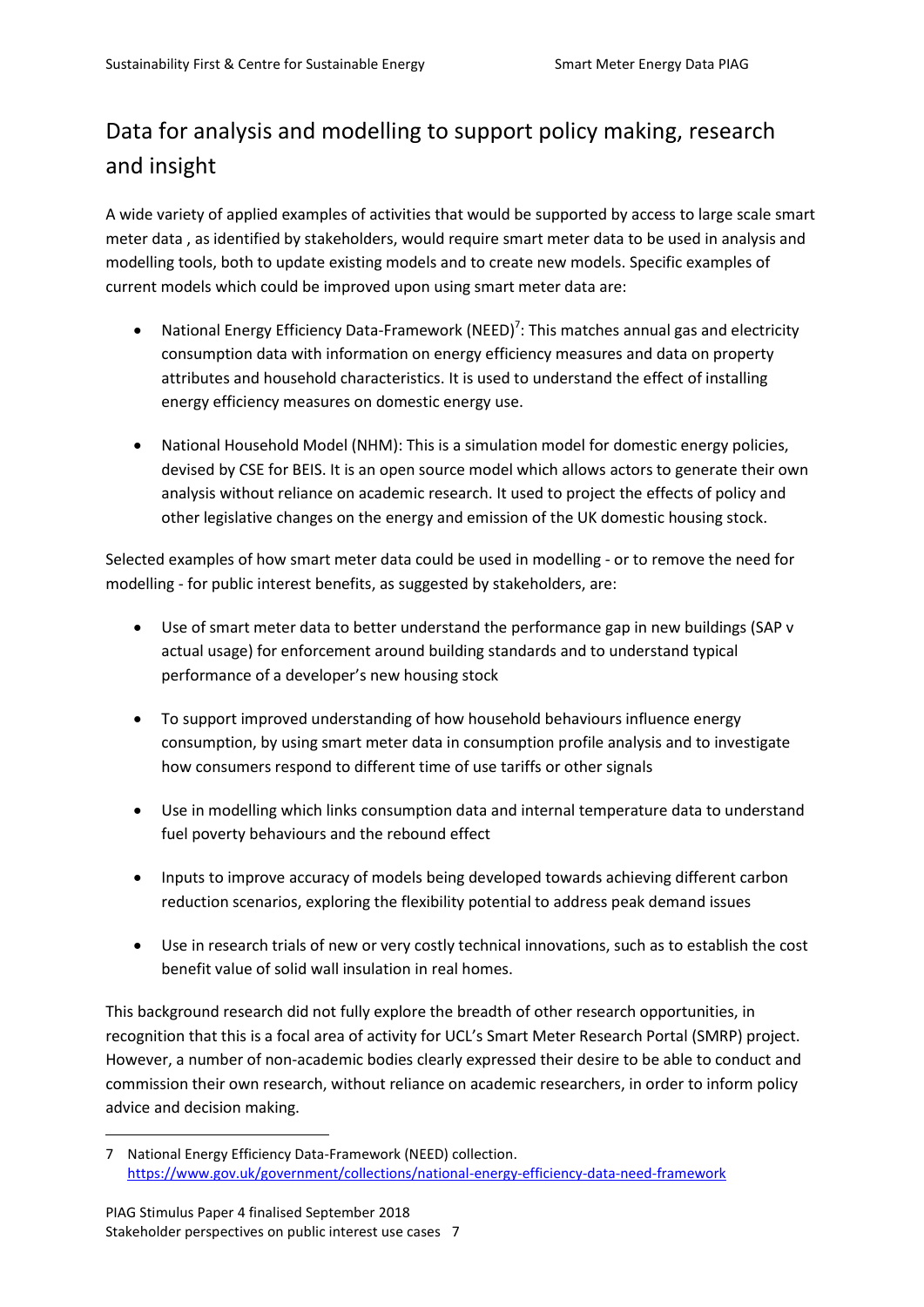#### Improved intervention design and targeting

Stakeholders concerned with delivery of interventions to tackle fuel poverty and improve public health identified greater insight into local domestic energy consumption as useful in planning area-based investment in such measures. Stakeholders expressed an appetite for visibility of smart meter data at a relevant geographical level of insight to enable increased accuracy and more cost-effective delivery in the context of scarce financial resources. The level of granularity required was considered as likely to be at street level (eg to identify fuel poverty hotspots) or to pinpoint p particular households with very high or very low energy usage, to target the offer of a more tailored intervention.

Possible focal areas for improved interventions include new products and services which help people have more affordable and warmer homes, innovative tariffs or other services to encourage domestic consumers to engage in network balancing, improved accuracy of affordability checks for new residents, design of safeguarding services for vulnerable consumers and design of mechanisms that allow people to act at community level to reduce peak demand, overall demand or to engage in peer to peer energy activities.

## Local electricity system 'live' monitoring to trigger reactions / interventions in real time

Stakeholders with a strong interest in network balancing issues identified a need for high-frequency export and consumption data to enable both live monitoring of the local electricity system and to enable demand side response related services to be developed which are suitable for the domestic sector, particularly in the context of enabling continued growth in the market share of renewable generation and electric vehicles. Areas where 'live' data would be relevant were identified as relating to the electric vehicle market, the emergence of aggregators and peer-to-peer platforms for trading or sharing locally generated energy.

Some stakeholders recognised that the half hourly data supplied via the DCC is insufficiently granular for use in live data scenarios.

## Service innovations and development and testing of early stage designs / algorithms

A variety of areas of opportunity for design of innovative services making use of smart meter data were identified by stakeholders. These included smart home services (eg digital assistants, safeguarding apps), smart city balancing services (eg remote disconnection of electric vehicles), aggregator services, demand side response services, peer to peer brokering, property/social housing asset management and fuel poverty advice service design.

Whilst the delivery of many of these services could be based on individual consumer data on an 'optin' consent basis, it is likely that many would require development and testing, which could require access to the smart meter data of a large sample of households.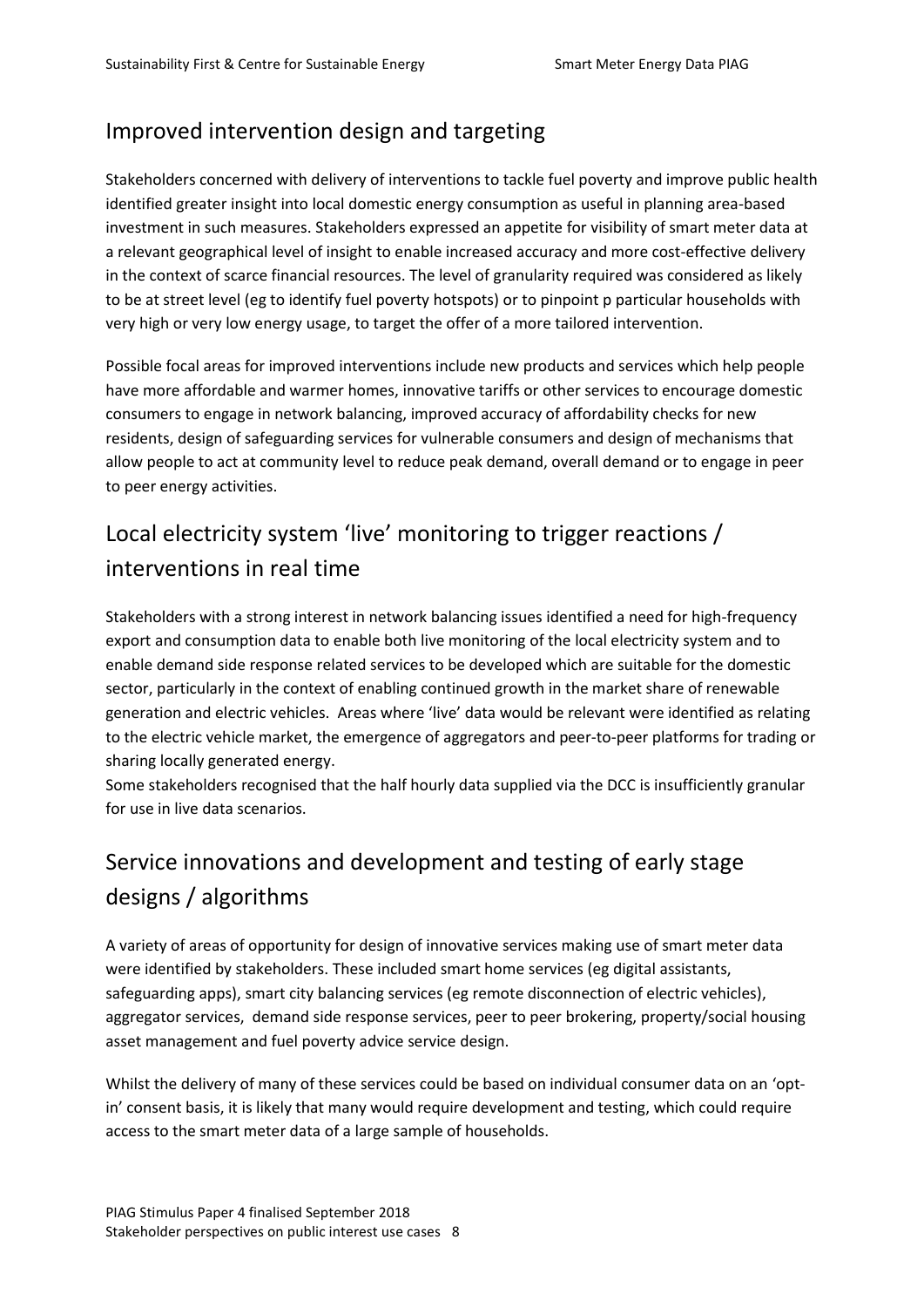## 4. Data requirements

A theme of this series of stakeholder interviews has been declarations by individuals about the limited extent to date of their personal or organisational engagement in questions of smart meter data for public interest purposes:

*"In all honesty, we've only just started thinking about it and probably others are further forward than we are in their thinking"*

Stakeholders varied from wholly unaware to somewhat aware of the existence of barriers to the feasibility of data being available for the use cases that they identified and discussed as of potential public value. Even those stakeholders most engaged in exploration of potential use cases admitted to limited understanding of barriers and of changes needed to enable certain use cases to be undertaken in practice. A number of stakeholders interviewed reported being actively engaged in trying to better understand potential barriers and ethical issues associated with public interest uses of smart meter data, including through the PIAG process.

The interviews explored stakeholder thinking on data requirements, in terms of time aggregation and duration, geographic aggregation and coverage and whether historic, recent or live data would be required to meet the requirements of possible use cases. Half-hourly data was widely recognised to provide much better insights into consumption patterns than is possible with current annual estimated consumption data for domestic consumers, whilst daily and actual annual consumption data was already recognised to be an improvement on current annual estimates of domestic consumption. Longitudinal data was identified as useful to establish a picture of dwelling and/or heating system performance over time as well as to understand changing behaviours.

There was widespread recognition of the need for anonymisation of data through geographic aggregation or other means, except in cases where the consumer gave consent to share their data in order to benefit from a service. Those concerned to improve the efficiency of fuel poverty targeting were keen to be able to view data for individual households, though this was tempered with recognition of the privacy issues and that street level data would already be a significant improvement in accurate identification relative to use of currently available data.

### Understanding of routes and barriers to accessing data

Stakeholders varied in their confidence and knowledge of existing or planned routes to access data and the associated requirements or limitations. Potential sources of smart meter data mentioned were the DCC, energy suppliers, the SMRP or directly from consenting customers. There was also mention of becoming a registered supplier, with access to customer smart meter data an incidental benefit that could be used to inform development of services.

Most stakeholders either didn't know or were uncertain as to how or whether third parties can access data from the DCC platform, other than by entering the market as a supplier. There was some recognition of cost and regulatory barriers and some concerns about the user-friendliness of the DCC's approved third party user process to enable public interest use cases. The interviews also exposed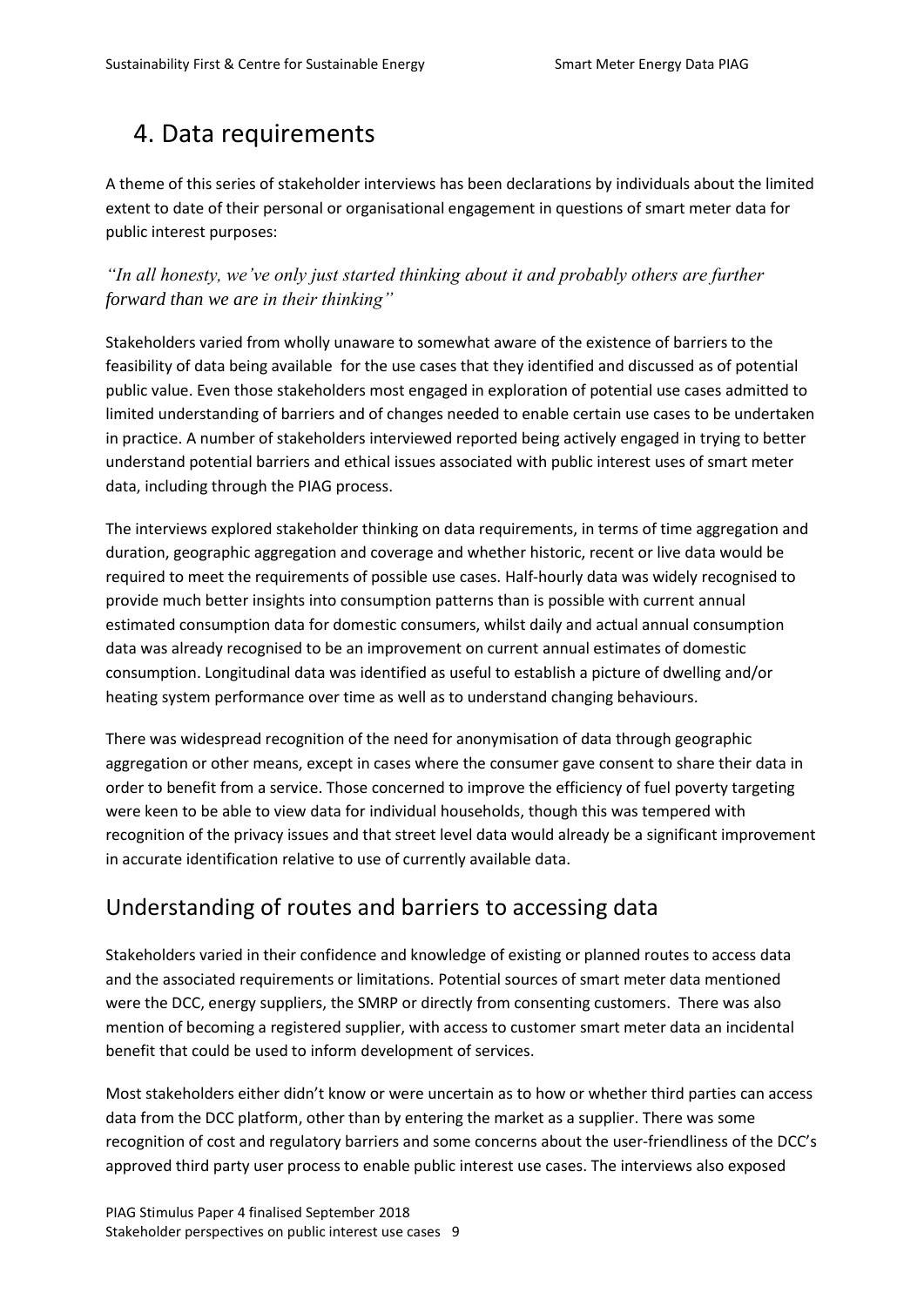some concerns about the SMRP as potentially excluding access by non-academic commercial actors. Some stakeholders were alert to the potential role of platform providers, such as Facebook, Google and Apple, in making use of energy data to develop new services for consumers.

Some stakeholders expressed a desire to be able to access data via a (pay-for) online portal, whereby an intermediary service provides analysed data ready for use by eg housing/public health providers, without the need for further in-house analysis.

Others expressed an even looser idea that public bodies will be able to enter into an agreement with energy suppliers to access data, with the supplier getting customer consent for sharing data with third parties. Stakeholders seemed generally woolly in thinking about the consent requirements for suppliers to share data with third parties. One issue raised was the potential need for retrospective consents for third party sharing to be obtained, and the associated costs.

Stakeholders recognition of and ranking of the importance of consumer privacy concerns was variable. There were voices in favour of open data to enable beneficial use cases to be developed, in preference to much more restrictive access. There were also voices defending the primacy of the consumer's privacy and ability to retain control over their smart meter data. Several stakeholders were unaware that suppliers can only access half hourly data with the consent of the individual consumer.

#### Capacity issues and other barriers to use

From early interviews, lack of capacity and appropriate skills were identified as a barrier, notably within public sector bodies affected by cuts, though larger, better resourced bodies with existing data analysis capabilities as well as more agile smaller bodies may have appropriate skills and resources. A pay-for portal was identified as a solution that would enable public bodies to use smart meter data for decision-making purposes. One view was that the combination of austerity and energy's status as a non-statutory service makes it less likely that councils – who were typified as having a weak understanding of the potential commercial case - would invest in smart meter data related capacity.

For representative bodies (e.g. local authorities), there was some awareness of sensitivity about using smart meter data in terms of its potential political fallout (and thereby voting patterns). It was suggested that newly established combined authorities may be more willing to take that risk, as they are looking for new things to do.

Stakeholders envisaging the use of smart metering in housing asset management to tackle fuel poverty were alert to the existence of smart thermostats as an available but costly alternative that is already being increasingly used – and which is arguably more intrusive than a smart meter.

Difficulties with the smart meter rollout were identified as a challenge to the potential feasibility and value of smart meter data for public interest purposes, notably amongst fuel poverty target groups of vulnerable households and in rural areas.

Stakeholders shared a recognition of the importance of building and retaining consumer trust. Mention was made of Citizens' Advice prototype smart meter dashboard as a means of enabling consumers to retain control over who has access to their smart meter data. An associated point

PIAG Stimulus Paper 4 finalised September 2018 Stakeholder perspectives on public interest use cases 10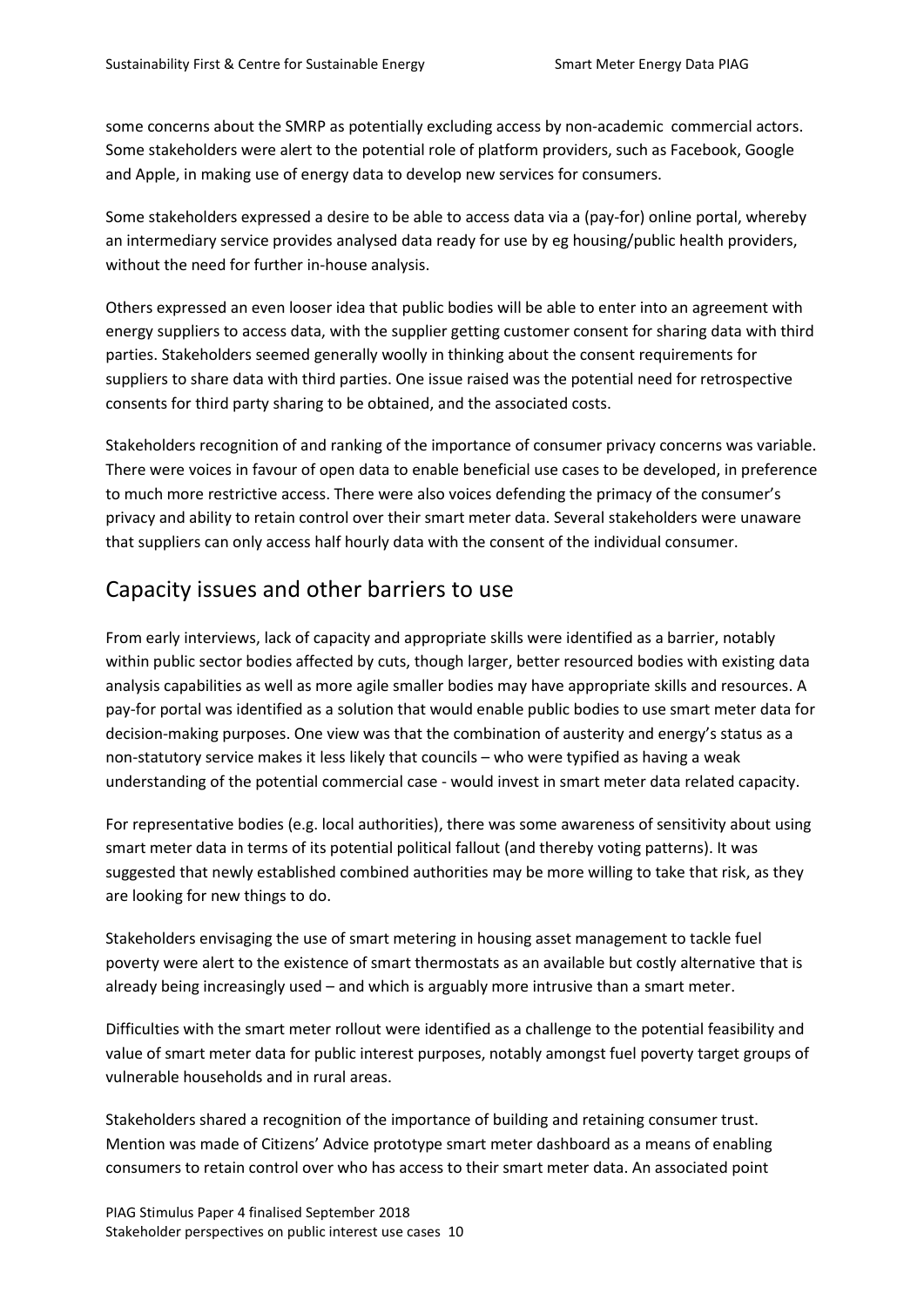concerned the importance of consumers being rewarded with new services. This is grounded in a perception that to date, the consumer benefits of smart metering have been limited.

### Potential ethical issues / public trust

There is consensus amongst stakeholders that there remains low public awareness or appreciation of the potential benefits of smart meters themselves, let alone the potential value of smart meter data, and very low public engagement with the types of public benefit use cases explored. This was associated with a recognition that consumers could be mistrustful of the use of smart meter data for public interest uses. Stakeholders are alert to risks of being perceived as overly 'big brother' if they use data to design and target behavioural change messaging at households. Some stakeholders argued (self-interestedly) that residents would be more willing to share their data with public bodies if they feel they are more likely to benefit directly from rewards, such as free heating measures, rather than for more abstract 'statistical uses'. However, as discussed above, such uses are likely to be reliant in themselves on the availability of relevant statistics. Others were aware of the arguments, supported in previous consumer research, that people are potentially willing to share their data without the expectation of direct reward, in recognition of the importance of wider societal benefits, as explored in PIAG papers on data ethics and consumer research<sup>8</sup>.

## 5. Conclusion

The exploration of potential use cases with stakeholders has yielded evidence of a wide range of potential applications that can be said to contribute to important policy goals, including decarbonisation, fuel poverty reduction and improved public health. It identifies a range of mechanisms by which these ends could be supported, as well as economic growth and transparency in the market.

The background research has enabled the identification of six archetype public interest use cases:

- i. National and sub-national domestic sector energy statistics
- ii. Local level energy system planning (for infrastructure and intervention planning and monitoring)
- iii. Data for analysis and modelling to support policy making, research and insights (e.g. household energy use, distributional impacts, policy impact evaluation etc)
- iv. Improved intervention design and testing eg to tackle fuel poverty
- v. Local electricity system 'live' monitoring to trigger reactions/interventions in real time
- vi. Service innovation and development and testing of early stage design/algorithms etc

PIAG Stimulus Paper 4 finalised September 2018 Stakeholder perspectives on public interest use cases 11

 $^8$  Frerk, M. (2018) Stimulus paper on consumer research on access to smart meter energy data and Frerk, M (2018) Data Ethics – A review of the landscape. Both available at: https://www.smartenergydatapiag.org.uk/